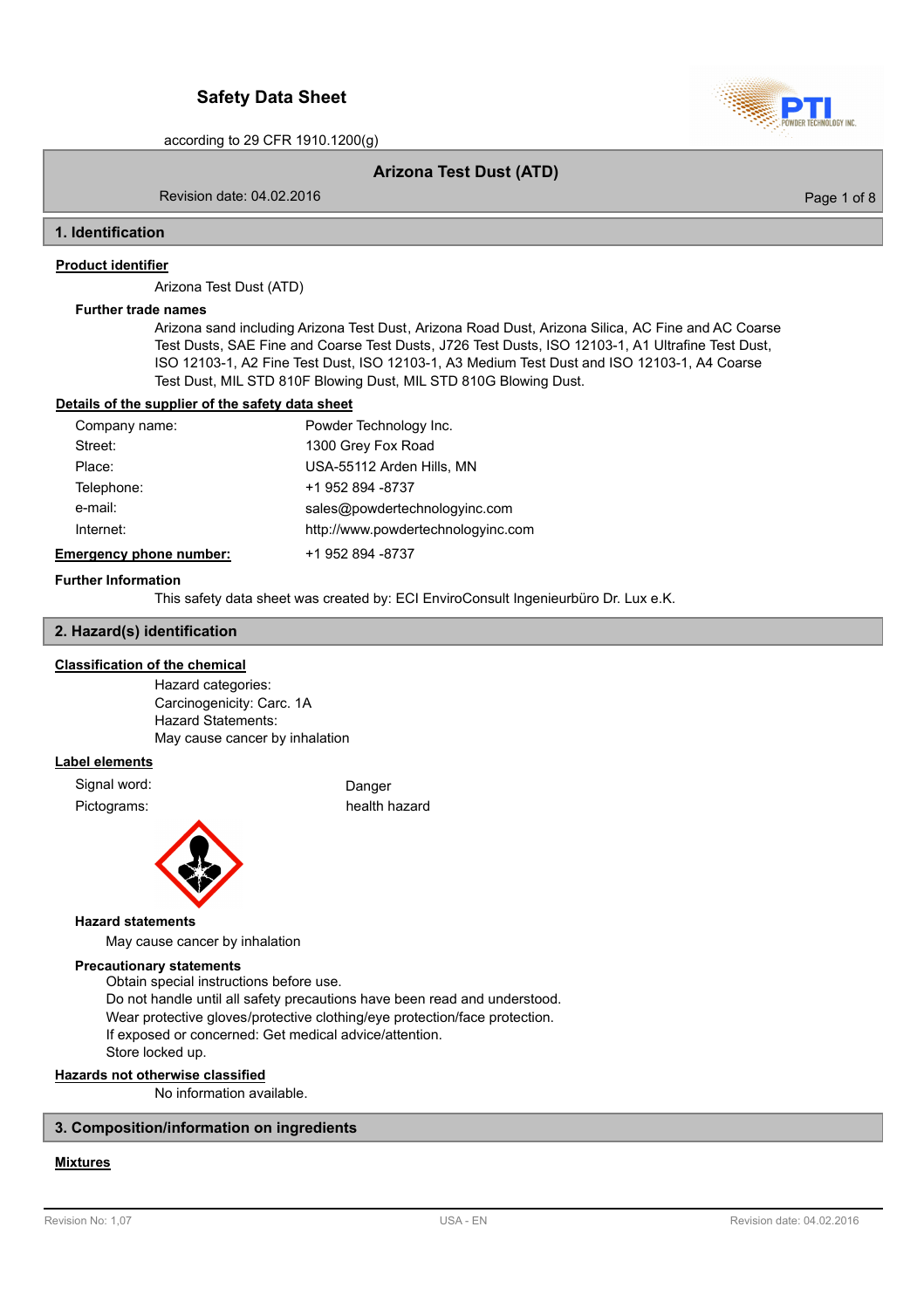

# **Arizona Test Dust (ATD)**

Revision date: 04.02.2016

Page 2 of 8

## **Chemical characterization**

powdered minerals

#### **Hazardous components**

| CAS No | Components                           | Quantity      |
|--------|--------------------------------------|---------------|
|        | 14808-60-7 silica (fine dust)        | 69-77 %       |
|        | 1344-28-1 aluminium oxide            | $8-14%$       |
|        | 1305-78-8 calcium oxide (mineral)    | $2.5 - 5.5 %$ |
|        | 12136-45-7 potassium oxide (mineral) | $2 - 5%$      |
|        | 1313-59-3 sodium oxide (mineral)     | $1-4%$        |
|        | 1309-37-1 Iron(III) oxide (hematite) | $4 - 7%$      |
|        | 1309-48-4 magnesium oxide            | $1 - 2%$      |
|        | 13463-67-7 titanium dioxide          | $0-1%$        |
|        |                                      |               |

## **4. First-aid measures**

#### **Description of first aid measures**

#### **After inhalation**

Provide fresh air. Medical care may be necessary. In case of irregular breathing or respiratory arrest provide artificial respiration. In case of accident or unwellness, seek medical advice immediately (show directions for use or safety data sheet if possible).

#### **After contact with skin**

Wash with plenty of water. In case of skin irritation, seek medical treatment.

#### **After contact with eyes**

Rinse immediately carefully and thoroughly with eye-bath or water. In case of eye irritation consult an ophthalmologist.

#### **After ingestion**

In case of accident or unwellness, seek medical advice immediately (show directions for use or safety data sheet if possible). Do NOT induce vomiting.

### **Most important symptoms and effects, both acute and delayed**

May cause cancer by inhalation. A repeated, excessive dust exposure can cause pneumoconiosis. Irritating to eyes.

### **Indication of any immediate medical attention and special treatment needed**

Treat symptomatically.

#### **5. Fire-fighting measures**

### **Extinguishing media**

## **Suitable extinguishing media**

Co-ordinate fire-fighting measures to the fire surroundings.

Suitable extinguishing media: Foam. Dry extinguishing powder. Atomized water. Carbon dioxide (CO2)

## **Unsuitable extinguishing media**

High power water jet.

### **Specific hazards arising from the chemical**

Non-flammable.

#### **Special protective equipment and precautions for fire-fighters**

Wear a self-contained breathing apparatus and chemical protective clothing. Full protection suit.

#### **Additional information**

Suppress gases/vapours/mists with water spray jet. Collect contaminated fire extinguishing water separately. Do not allow entering drains or surface water.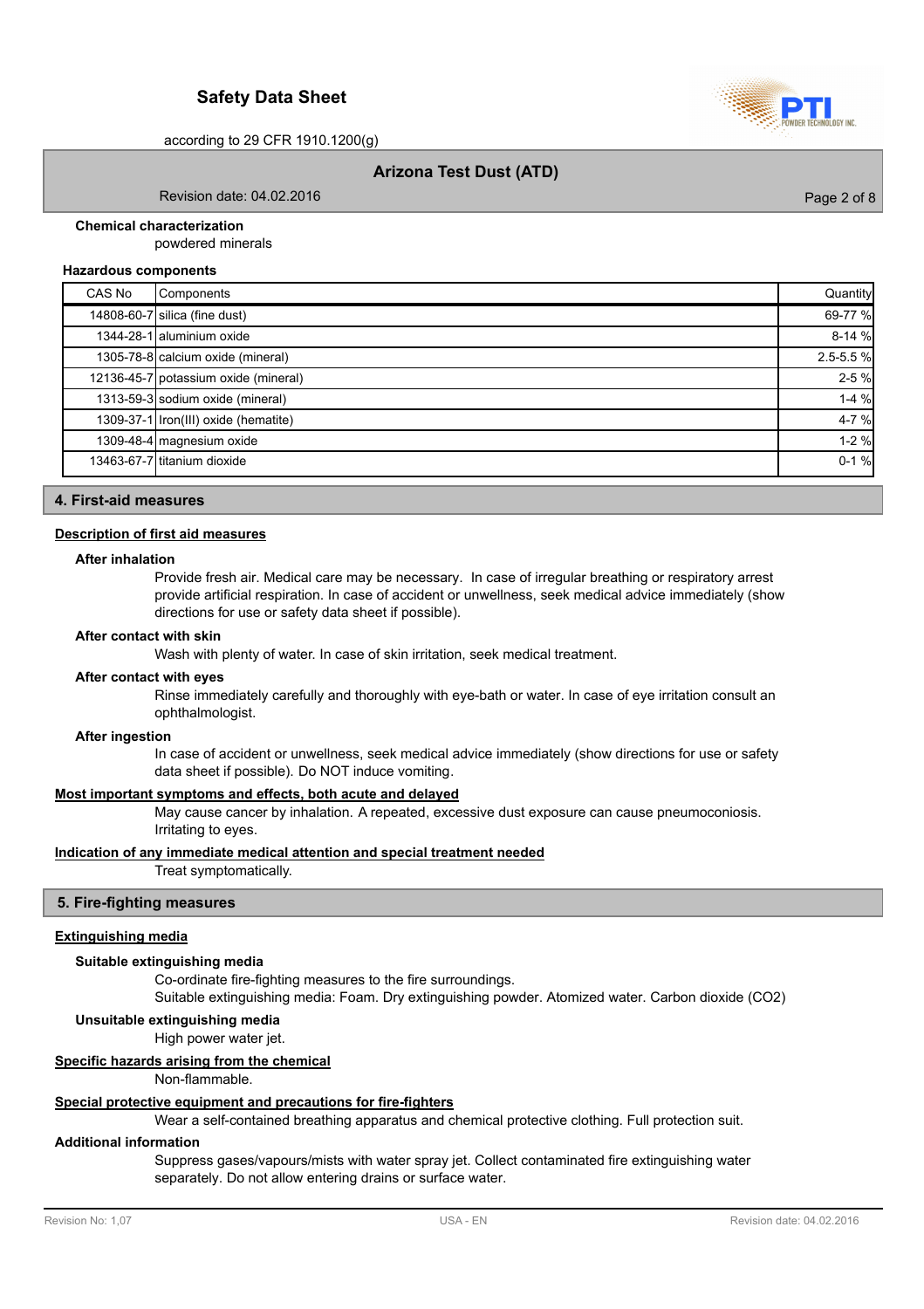

Page 3 of 8

according to 29 CFR 1910.1200(g)

# **Arizona Test Dust (ATD)**

Revision date: 04.02.2016

## **6. Accidental release measures**

## **Personal precautions, protective equipment and emergency procedures**

Provide adequate ventilation. Avoid generation of dust. Do not breathe dust. Avoid contact with skin, eyes and clothes. Use personal protection equipment. Remove all sources of ignition. Remove persons to safety.

# **Environmental precautions**

No special environmental measures are necessary.

#### **Methods and material for containment and cleaning up**

Take up mechanically. Treat the recovered material as prescribed in the section on waste disposal . Ventilate affected area. Collect in closed containers for disposal.

### **Reference to other sections**

Safe handling: see section 7 Personal protection equipment: see section 8 Disposal: see section 13

## **7. Handling and storage**

## **Precautions for safe handling**

#### **Advice on safe handling**

If handled uncovered, arrangements with local exhaust ventilation have to be used. Avoid generation of dust. Do not breathe dust. Wear personal protection equipment. Avoid contact with skin, eyes and clothes. Avoid: Generation/formation of dust

### **Advice on protection against fire and explosion**

No special fire protection measures are necessary.

## **Conditions for safe storage, including any incompatibilities**

#### **Requirements for storage rooms and vessels**

Keep container tightly closed. Keep locked up. Store in a place accessible by authorized persons only. Provide adequate ventilation as well as local exhaustion at critical locations.

#### **Advice on storage compatibility**

No special measures are necessary.

## **8. Exposure controls/personal protection**

#### **Control parameters**

#### **Exposure limits**

| CAS No.    | Substance                                | ppm | mq/m <sup>3</sup> | $f$ / $c$ c $\vert$ | Category    | Origin     |
|------------|------------------------------------------|-----|-------------------|---------------------|-------------|------------|
| 1305-78-8  | Calcium oxide                            |     |                   |                     | TWA $(8 h)$ | <b>PEL</b> |
|            |                                          |     |                   |                     | TWA $(8 h)$ | <b>REL</b> |
| 1309-37-1  | Iron oxide dust and fume (as Fe)         |     |                   |                     | TWA (8 h)   | <b>REL</b> |
| 1309-37-1  | Iron oxide fume                          |     | 10                |                     | TWA $(8 h)$ | PEL        |
| 1309-48-4  | Magnesium oxide fume Total Particulate   |     | 15                |                     | TWA (8 h)   | <b>PEL</b> |
| 14808-60-7 | Silica, crystalline (as respirable dust) |     | 0.05              |                     | TWA $(8 h)$ | <b>REL</b> |
| 14808-60-7 | Silica, crystalline quartz, total dust   |     | $(Z-3)$           |                     | TWA (8 h)   | PEL        |
| 13463-67-7 | Titanium dioxide Total dust              |     | 15                |                     | TWA (8 h)   | PEL        |
| 1344-28-1  | alpha-Alumina Respirable fraction        |     | 51                |                     | TWA $(8 h)$ | <b>PEL</b> |

### **Exposure controls**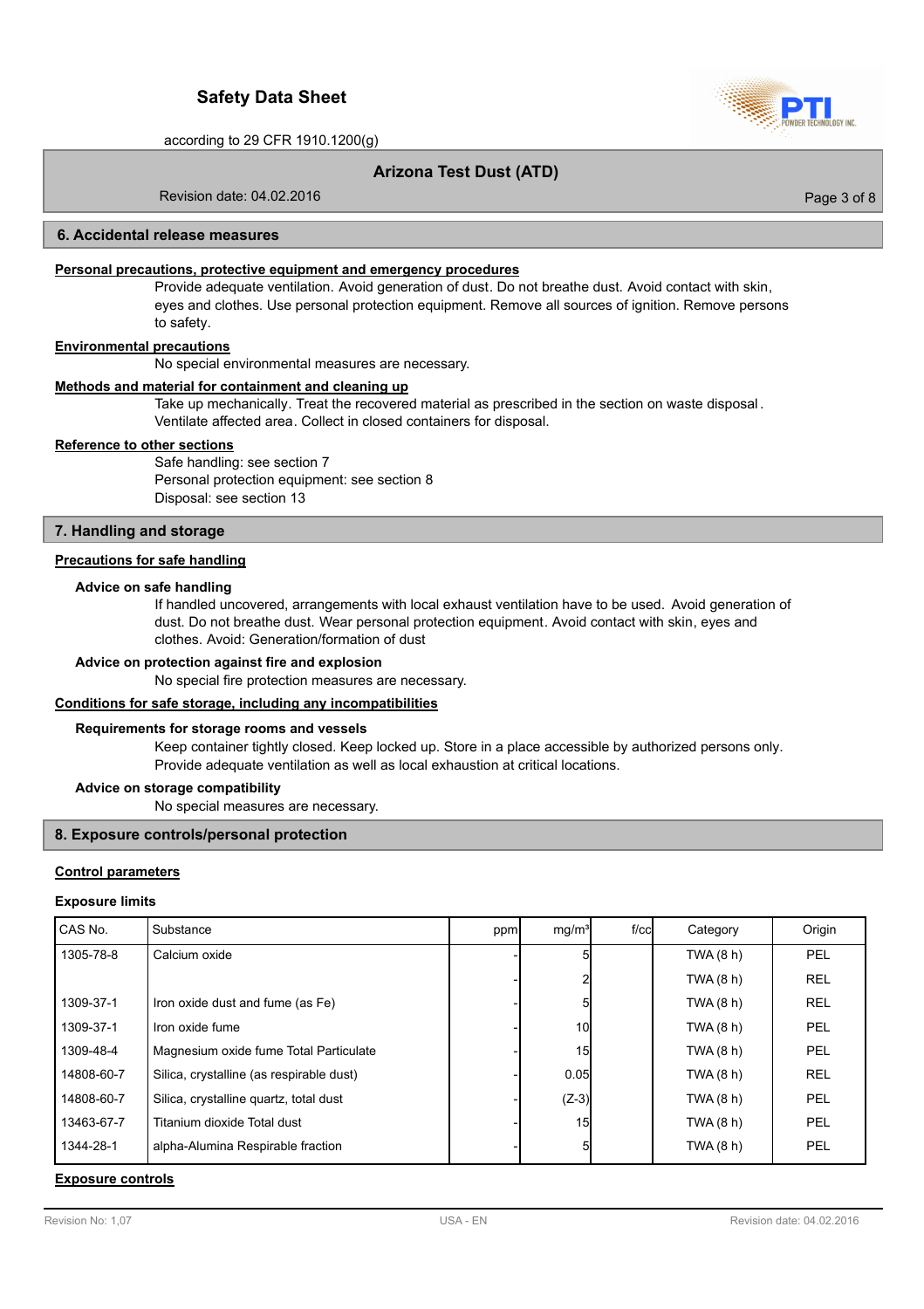

Page 4 of 8

according to 29 CFR 1910.1200(g)

# **Arizona Test Dust (ATD)**

Revision date: 04.02.2016

**Appropriate engineering controls**

If handled uncovered, arrangements with local exhaust ventilation have to be used. Do not breathe dust. If local exhaust ventilation is not possible or not sufficient, the entire working area should be ventilated by technical means.

## **Protective and hygiene measures**

Do not breathe dust. Avoid generation of dust. Draw up and observe skin protection programme. Wash hands and face before breaks and after work and take a shower if necessary. When using do not eat or drink.

Workspaces have to be equipped with eye shower and safety showers .

#### **Eye/face protection**

Wear eye/face protection.

Suitable eye protection: Dust protection goggles.

### **Hand protection**

Hand protection: not required.

#### **Skin protection**

Wear suitable protective clothing.

## **Respiratory protection**

In case of inadequate ventilation wear respiratory protection. Suitable respiratory protective equipment: particulates filter device (DIN EN 143). Filtering device (full mask or mouthpiece) with filter: FFP2 / N95; HEPA

## **9. Physical and chemical properties**

## **Information on basic physical and chemical properties**

| Physical state:                                | solid              |                             |
|------------------------------------------------|--------------------|-----------------------------|
| Color:                                         | yellow - red brown |                             |
| Odor:                                          | odourless          |                             |
|                                                |                    | <b>Test method</b>          |
| pH-Value:                                      |                    | not determined              |
| Changes in the physical state                  |                    |                             |
| Melting point/freezing point:                  |                    | not determined              |
| Initial boiling point and boiling range:       |                    | not determined              |
| <b>Flammability</b>                            |                    |                             |
| Solid:                                         |                    | not applicable              |
| Gas:                                           |                    | not applicable              |
| <b>Auto-ignition temperature</b>               |                    |                             |
| Solid:                                         |                    | not applicable              |
| Gas:                                           |                    | not applicable              |
| Decomposition temperature:                     |                    | not applicable              |
| <b>Oxidizing properties</b><br>Not oxidizing.  |                    |                             |
| Density:                                       |                    | $2,5-2,7$ g/cm <sup>3</sup> |
| Water solubility:                              |                    | insoluble                   |
|                                                |                    |                             |
| Solubility in other solvents<br>not determined |                    |                             |
| Partition coefficient:                         |                    | not determined              |
| Vapour density:                                |                    | not determined              |
| Evaporation rate:                              |                    | not determined              |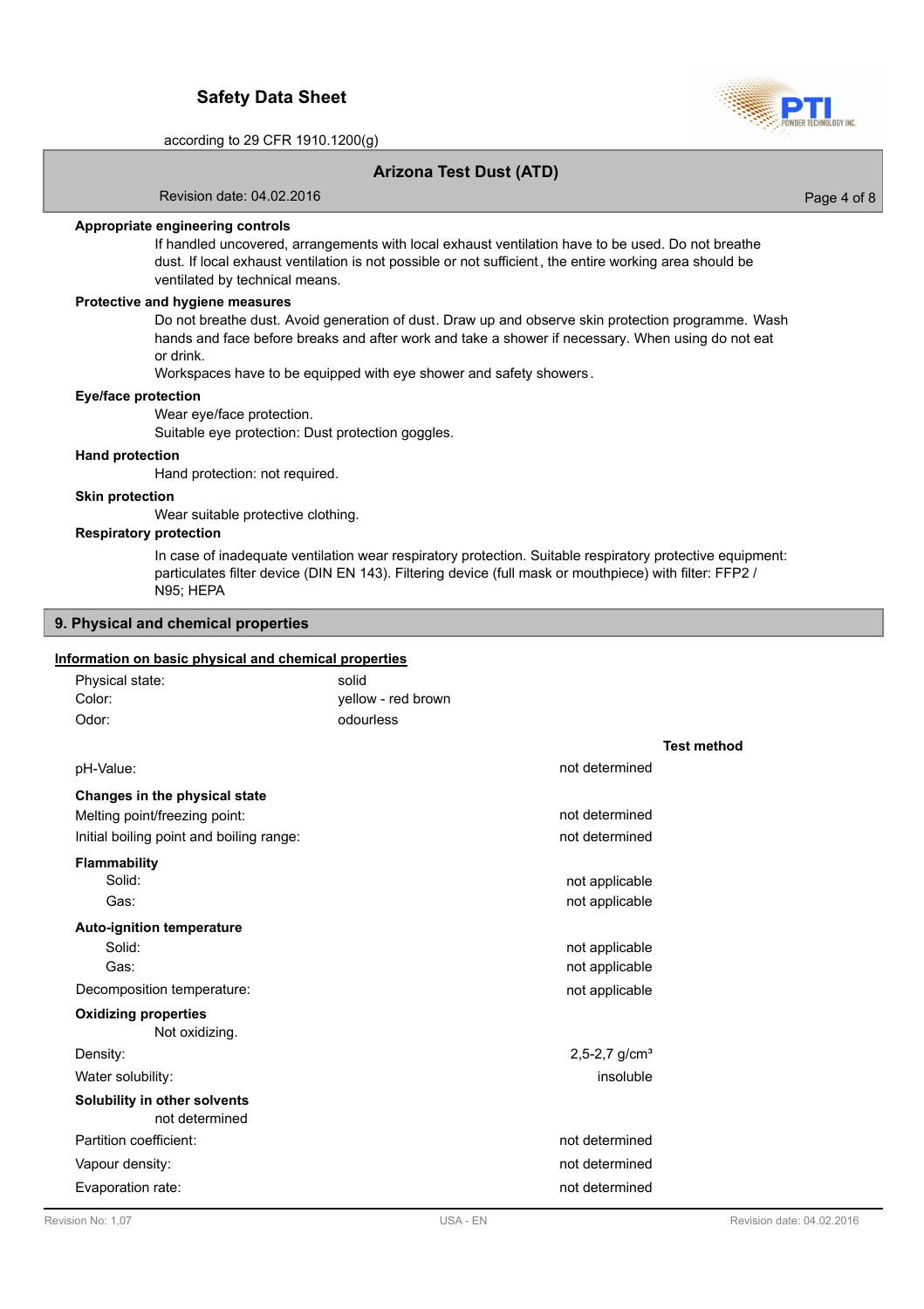**Arizona Test Dust (ATD)**

Revision date: 04.02.2016

# **Other information**

Solid content: 100,00 %

# **10. Stability and reactivity**

## **Reactivity**

No hazardous reaction when handled and stored according to provisions.

**Chemical stability**

Stability: Stable

The product is stable under storage at normal ambient temperatures.

# **Possibility of hazardous reactions**

Hazardous reactions: Will not occur

No known hazardous reactions.

**Conditions to avoid**

moisture. heat.

# **Incompatible materials**

Oxidizing agents. halogenated hydrocarbons. Acid. Water.

#### **Hazardous decomposition products**

In case of fire may be liberated:

## **11. Toxicological information**

### **Information on toxicological effects**

**Route(s) of Entry** inhalation

### **Severe effects after repeated or prolonged exposure**

Silicosis: The major concern is silicosis, caused by the inhalation and retention of respirable crystalline silica dust. Silicosis can exist in several forms, chronic (or ordinary), accelerated, or acute. Chronic or Ordinary Silicosis (often referred to as Simple Silicosis) is the most common form of silicosis, and can occur after many years of exposure to relatively low levels of airborne respirable crystalline silica dust. It is further defined as either simple or complicated silicosis. Simple silicosis is characterized by lung lesions (shown as radiographic opacities) less than 1 centimeter in diameter, primarily in the upper lung zones. Often, simple silicosis is not associated with symptoms, detectable changes in lung function or disability. Simple silicosis may be progressive and may develop into complicated silicosis or progressive massive fibrosis (PMF). Complicated silicosis or PMF is characterized by lung lesions (shown as radiographic opacities) greater than 1 centimeter in diameter. Although there may be no symptoms associated with complicated silicosis or PMF, the symptoms, if present, are shortness of breath, wheezing, cough and sputum production. Complicated silicosis or PMF may be associated with decreased lung function and may be disabling. Advanced complicated silicosis or PMF may lead to death. Advanced complicated silicosis or PMF can result in heart disease secondary to the lung disease (corpumonale). Accelerated Silicosis can occur with exposure to high concentrations of respirable crystalline silica over a relatively short period; the lung lesions can appear within five (5) years of initial exposure. Progression can be rapid. Accelerated silicosis is similar to chronic or ordinary silicosis, except that lung lesions appear earlier and progression is more rapid. Acute Silicosis can occur with exposures to very high concentrations of respirable crystalline silica over a very short time period, sometimes as short as a few months. The symptoms of acute silicosis include progressive shortness of breath, fever, cough and weight loss. Acute silicosis is fatal.

### **Carcinogenic/mutagenic/toxic effects for reproduction**



Page 5 of 8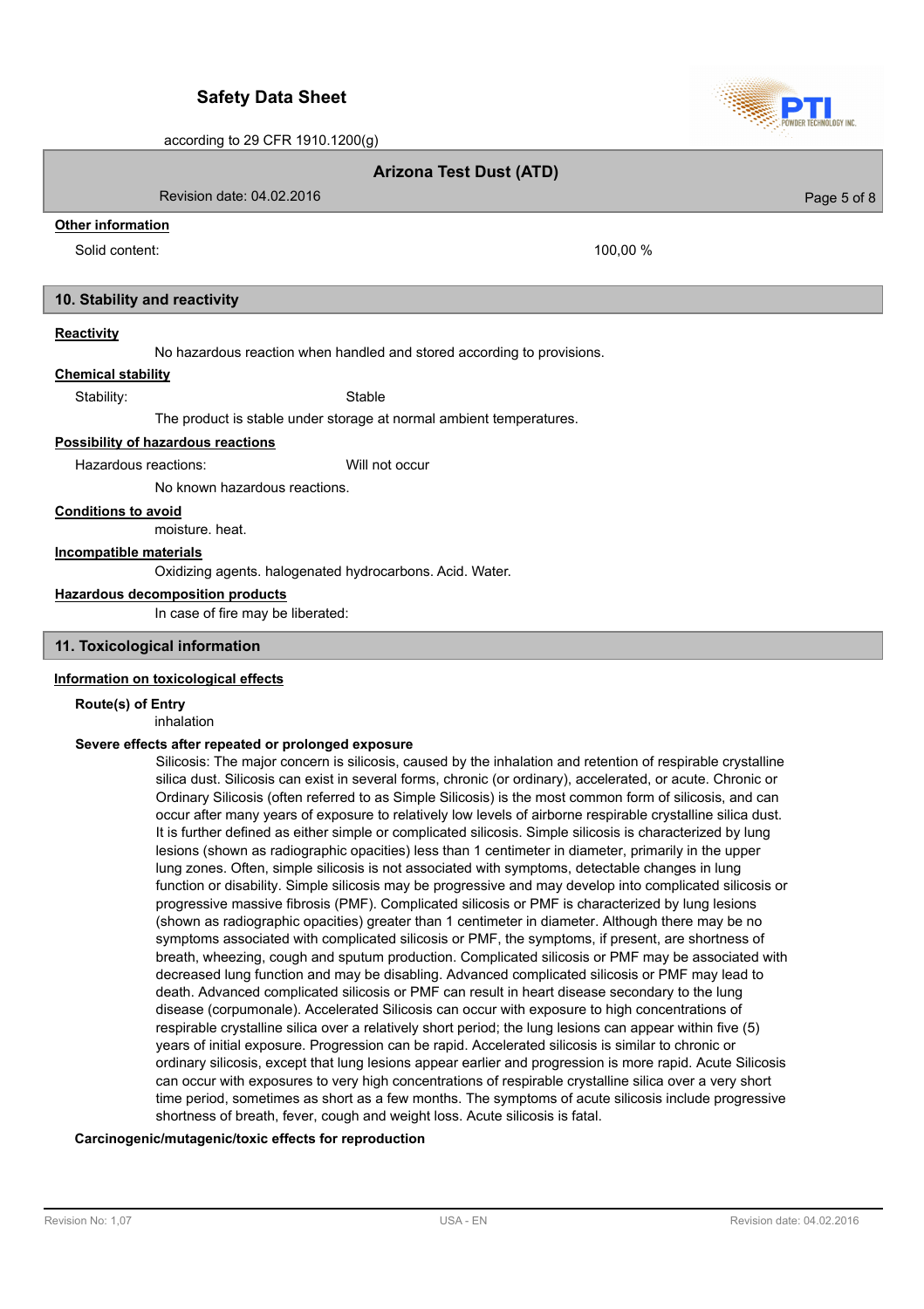

# **Arizona Test Dust (ATD)**

## Revision date: 04.02.2016

Page 6 of 8

Contains: Crystalline silica, quartz. The IARC concluded that there is " sufficient evidence in humans for the carcinogenicity of crystalline silica in the form of quartz or cristobalite from occupational sources" are and that "sufficient evidence in experimental animals for the carcinogenicity of quartz and cristobalite" exist. The Overall IARC was that "crystalline silica, which is inhaled in the form of quartz or cristobalite from occupational sources, carcinogenic to humans (Group 1)" is. The evaluation of the IARC stated that "carcinogenicity was not detected in all industrial circumstances. The carcinogenicity may depend on inherent characteristics of crystalline silica or external factors affecting its biological activity or distribution of polymorphs. "For more information on the evaluation of the IARC see" IARC Monographs on the Evaluation of Carcinogenic Risks to Humans ", Volume 68, and "Silica, Some Silicates." (1997). Contains: Crystalline silica, quartz. Repeated or prolonged inhalation of fine dusts may cause (disease of the lower lung) a severe scarring of the lungs, known as a stone dust lung disease, and alveolar. Silicosis is caused by the inhalation and accumulation of respirable crystalline silica. Silicosis may come in different forms, chronic (or ordinary), accelerated, or acute, occur. Chronic or ordinary silicosis (often referred to as simple silicosis) is the most common form of silicosis. They can occur in the air after several years of exposure to relatively low concentrations of respirable crystalline silica. It is further defined as either simple or complex silicosis. Simple silicosis is characterized by lung lesions (shown as radiographic opacities) less than 1 centimeter in diameter, characterized primarily in the upper lung zones. Often a simple silicosis is not associated with symptoms, detectable changes in lung function or disability. Simple silicosis may be progressive and evolve into a complicated silicosis or progressive massive fibrosis (PMF). Complicated silicosis or PMF is characterized by lung lesions (shown as radiographic opacities) greater than 1 cm in diameter in. With complicated silicosis or PMF may not reflect symptoms need to be connected. However, symptoms of this shortness of breath, wheezing, cough and sputum are. Complicated silicosis or PMF may be associated with decreased lung function and lead to physical disability. Advanced complicated silicosis or PMF may lead to death. Advanced complicated silicosis or PMF may as a result of lung disease heart disease (cor pulmonale) cause. Accelerated silicosis can by exposure to high concentrations of respirable crystalline silica, often over a relatively short period, may occur; the lung lesions can appear within five (5) years after the initial exposure. The disease can progress rapidly. Accelerated silicosis is similar to chronic or ordinary silicosis, except that lung lesions appear earlier and the progression runs faster.

Carcinogenicity (IARC):

Silica, crystalline (inhaled in the form of quartz or cristobalite from occupational sources) (CAS 14808-60-7) is listed in group 1. Titanium dioxide (CAS 13463-67-7) is listed in group 2B.

## **Additional information on tests**

This mixture is classified as hazardous according to regulation (EC) No. 1272/2008 [CLP]. Special hazards arising from the substance or mixture!

### **Further information**

Inhalation: May irritate the mucous membranes. Inhalation of dust may cause shortness of breath, tightness of the chest, sore throat and cough. Contains crystalline silica; by inhalation of particles can cause serious lung damage including silicosis at prolonged exposure. Upon contact with very high concentrations of respirable crystalline silica over a very short period of time, sometimes just a few months, an acute silicosis may occur. Signs of acute silicosis are increasing shortness of breath, fever, cough and weight loss. Acute silicosis is life-threatening. Skin contact: Non-irritating. May cause mechanical irritation. Eye contact: The description of possible adverse health effects is based on experience with this product. According to the EU classification criteria, the product is to be regarded as being an eye irritant. However, can cause mechanical irritation of the eyes of this product. May cause on the eyeball and cause immediate or delayed irritation, inflammation of the cornea, redness and tears scratches. Ingestion: Ingestion can cause gastrointestinal irritation, nausea, vomiting and diarrhea.

## **12. Ecological information**

#### **Ecotoxicity**

The product is not: Ecotoxic.

# **Persistence and degradability**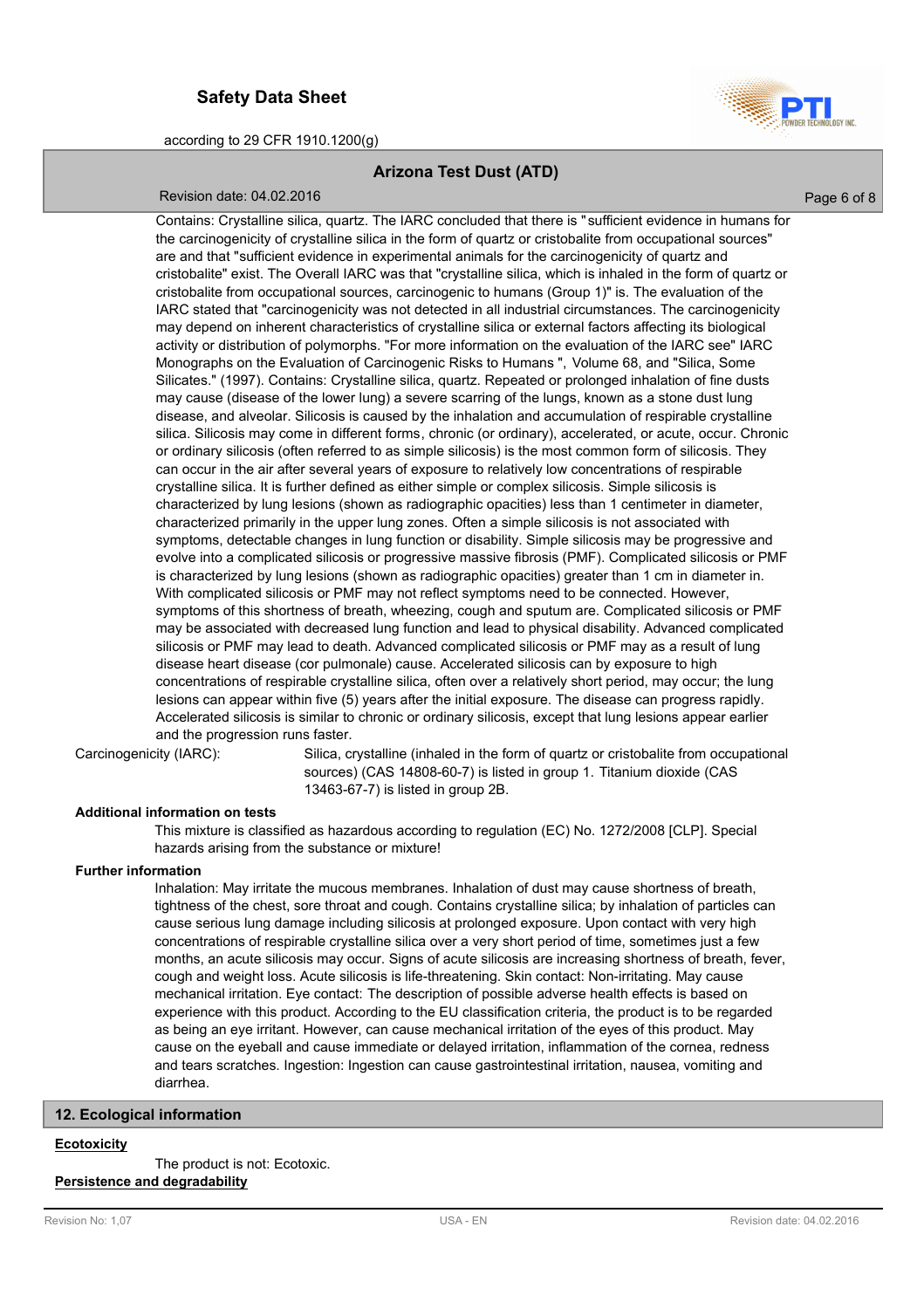

## **Arizona Test Dust (ATD)**

Revision date: 04.02.2016

The product has not been tested.

### **Bioaccumulative potential**

The product has not been tested.

# **Mobility in soil**

The product has not been tested.

## **Other adverse effects**

No information available.

## **13. Disposal considerations**

## **Waste treatment methods**

## **Advice on disposal**

Dispose of waste according to applicable legislation.

### **Contaminated packaging**

Dispose of waste according to applicable legislation.

### **14. Transport information**

## **US DOT 49 CFR 172.101**

**Proper shipping name:** Not a hazardous material with respect to these transport regulations. **Marine transport (IMDG) UN number:** No dangerous good in sense of this transport regulation. **UN proper shipping name:** No dangerous good in sense of this transport regulation. **Transport hazard class(es):** No dangerous good in sense of this transport regulation. **Packing group:** No dangerous good in sense of this transport regulation. **Air transport (ICAO) UN number:** No dangerous good in sense of this transport regulation. **UN proper shipping name:** No dangerous good in sense of this transport regulation. **Transport hazard class(es):** No dangerous good in sense of this transport regulation. **Packing group:** No dangerous good in sense of this transport regulation. **Environmental hazards** ENVIRONMENTALLY HAZARDOUS: no **Special precautions for user** No information available.

# **Transport in bulk according to Annex II of MARPOL 73/78 and the IBC Code**

not applicable

## **15. Regulatory information**

### **U.S. Regulations**

### **National Inventory TSCA**

All substances in this product are listed in the TSCA inventory.

### **National regulatory information**

SARA Section 311/312 Hazards:

silica (fine dust) (14808-60-7): Delayed (chronic) health hazard titanium dioxide (13463-67-7): Delayed (chronic) health hazard

SARA Section 313 Toxic release inventory:

Aluminum oxide (fibrous forms) (1344-28-1): De minimis limit = 1.0 %, Reportable threshold =